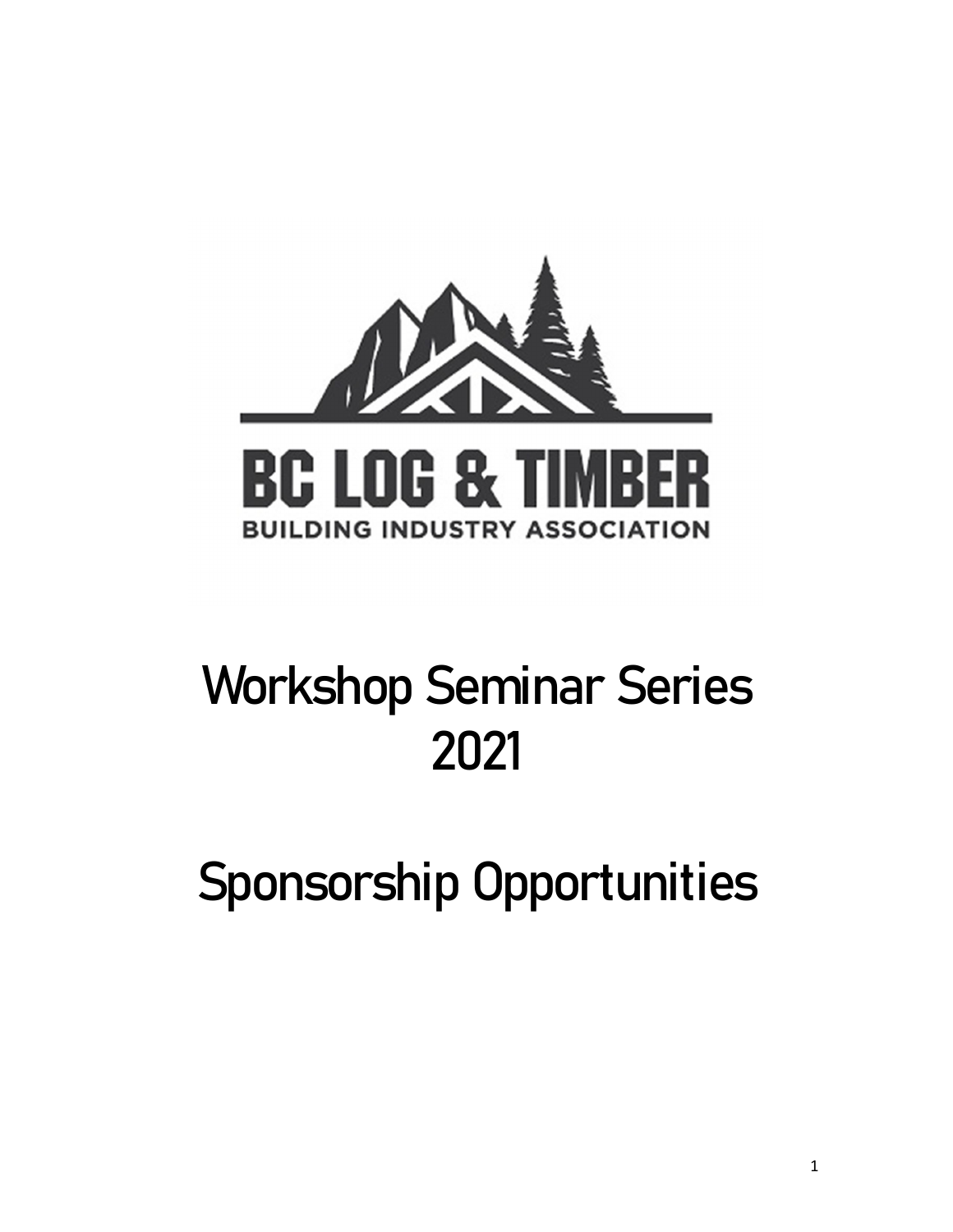

The BC Log and Timber Building Industry Association (BC LTBIA) is excited to announce that beginning March 25, 2021 we will be hosting a virtual workshop seminar series, with workshops / seminars held 1-2 times per month over a six-to-eight-month period. We would like to take this opportunity to thank you for your ongoing industry support and invite you to participate in the series as a series sponsor, presentation sponsor, or a sponsor speaker.

The benefits of sponsorship of this series includes exposure to a guaranteed audience consisting of existing and new industry members, the opportunity to expand your client base to non-member attendees, and a virtual platform educate others as well as promote your business.

## SPONSORSHIP OPPORTUNITIES

#### Series Sponsor \$250.00

As a Series Sponsor you are given the opportunity to have your business promoted by way of logo placement in our promotional material and literature leading up to and throughout this series.

Additional benefits of this opportunity include:

- *•* Opportunity to attend all workshop/seminars.
- *•* Company logo, website, and social media links on our website under the seminar series page.
- *•* Logo in seminar series program.
- *•* Logo included in all social media and digital promotion of the workshop/seminar series.

#### **Presentation Sponsor \$500.00**

As a Presentation Sponsor, you will be given 5-8 minutes to discuss your business and products in addition to introducing the workshop / seminar presenter. This is a great opportunity to maintain an industry presence with our members and introduce yourself to new leads.

Additional benefits of this opportunity include:

- *•* Opportunity to attend all workshop/seminars in the series, including the one you are introducing.
- *•* Promotional material, logo, company website and social media links on our website under the seminar series page.
- *•* Logo in full seminar series program.
- *•* Logo in all promotion of specific workshop/seminar being sponsored.
- *•* Logo included in all social media and digital promotion of the workshop/seminar series.